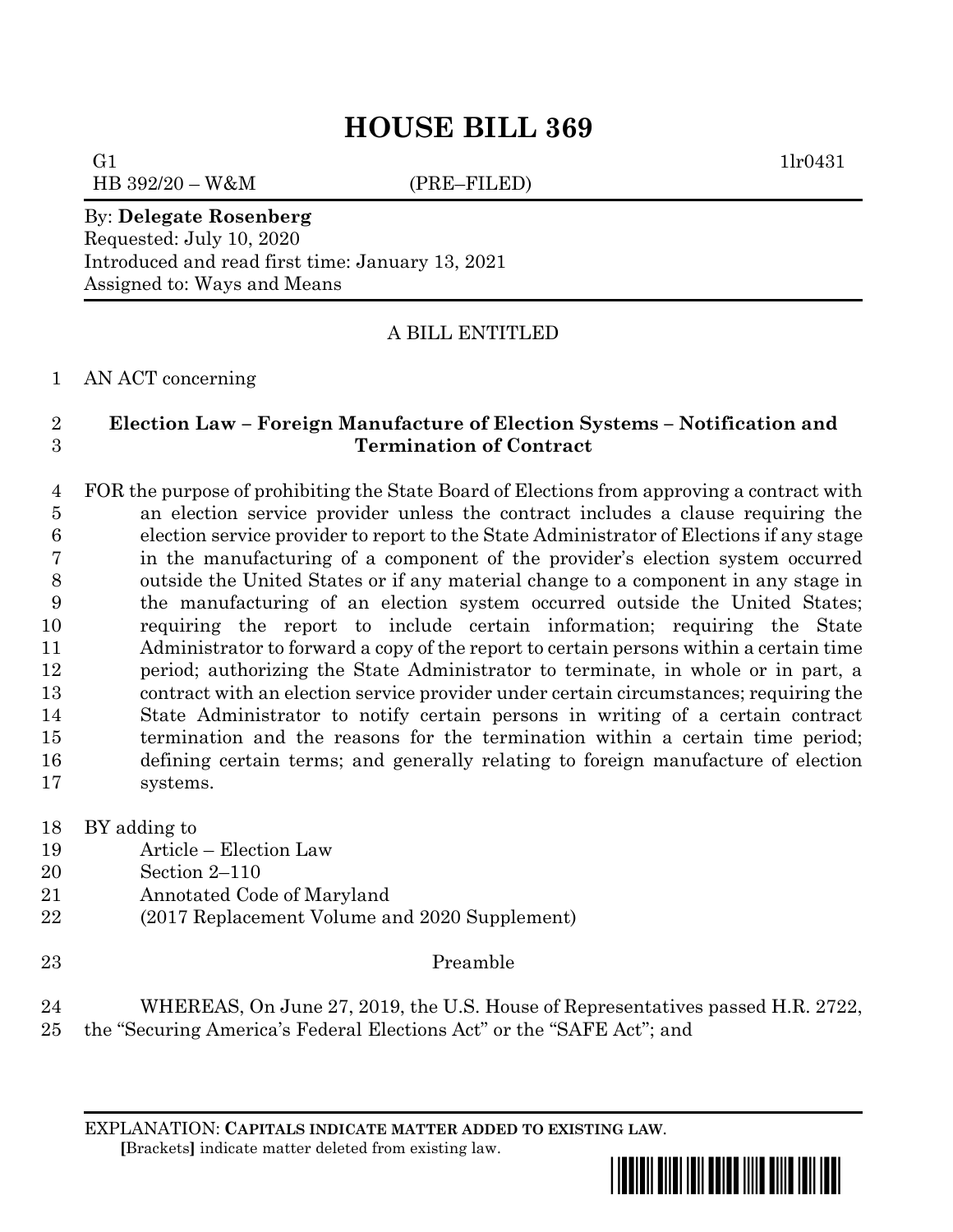## **HOUSE BILL 369**

| $\mathbf 1$<br>$\overline{2}$ | WHEREAS, The SAFE Act would mandate numerous improvements in election<br>security; and                                                                                                   |
|-------------------------------|------------------------------------------------------------------------------------------------------------------------------------------------------------------------------------------|
| 3<br>4<br>5                   | WHEREAS, The SAFE Act would require election service providers to disclose<br>whether any component of an election system was manufactured outside the United States;<br>now, therefore, |
| 6<br>7                        | SECTION 1. BE IT ENACTED BY THE GENERAL ASSEMBLY OF MARYLAND,<br>That the Laws of Maryland read as follows:                                                                              |
| $8\,$                         | <b>Article - Election Law</b>                                                                                                                                                            |
| 9                             | $2 - 110.$                                                                                                                                                                               |
| 10<br>11                      | (1)<br>IN THIS SECTION THE FOLLOWING WORDS HAVE THE MEANINGS<br>(A)<br><b>INDICATED.</b>                                                                                                 |
| 12                            | "APPROPRIATE PERSONS" MEANS:<br>(2)                                                                                                                                                      |
| 13                            | THE STATE BOARD;<br>(I)                                                                                                                                                                  |
| 14                            | THE GOVERNOR;<br>(II)                                                                                                                                                                    |
| 15                            | THE PRESIDENT OF THE SENATE;<br>(III)                                                                                                                                                    |
| 16                            | (IV)<br>THE SPEAKER OF THE HOUSE;                                                                                                                                                        |
| 17                            | THE ATTORNEY GENERAL; AND<br>(V)                                                                                                                                                         |
| 18                            | THE DEPARTMENT OF INFORMATION TECHNOLOGY.<br>(VI)                                                                                                                                        |
| 19                            | (3) "COMPONENT" INCLUDES ANY HARDWARE OR SOFTWARE                                                                                                                                        |
| $20\,$                        | COMPONENT.                                                                                                                                                                               |
| 21                            | (4) "CONTRACT" MEANS AN AGREEMENT IN ANY FORM ENTERED                                                                                                                                    |
| $22\,$                        | INTO BY A GOVERNMENTAL ENTITY FOR A PROCUREMENT AS DEFINED IN § 11-101                                                                                                                   |
| $23\,$                        | OF THE STATE FINANCE AND PROCUREMENT ARTICLE.                                                                                                                                            |
| $94-$                         | (5) "ELECTION SERVICE PROVIDER" MEANS ANY PERSON                                                                                                                                         |

 **(5) "ELECTION SERVICE PROVIDER" MEANS ANY PERSON PROVIDING, SUPPORTING, OR MAINTAINING AN ELECTION SYSTEM ON BEHALF OF THE STATE BOARD OR A LOCAL BOARD, INCLUDING A CONTRACTOR OR VENDOR.**

 **(6) "ELECTION SYSTEM" MEANS ANY INFORMATION SYSTEM USED FOR THE MANAGEMENT, SUPPORT, OR ADMINISTRATION OF AN ELECTION, INCLUDING:**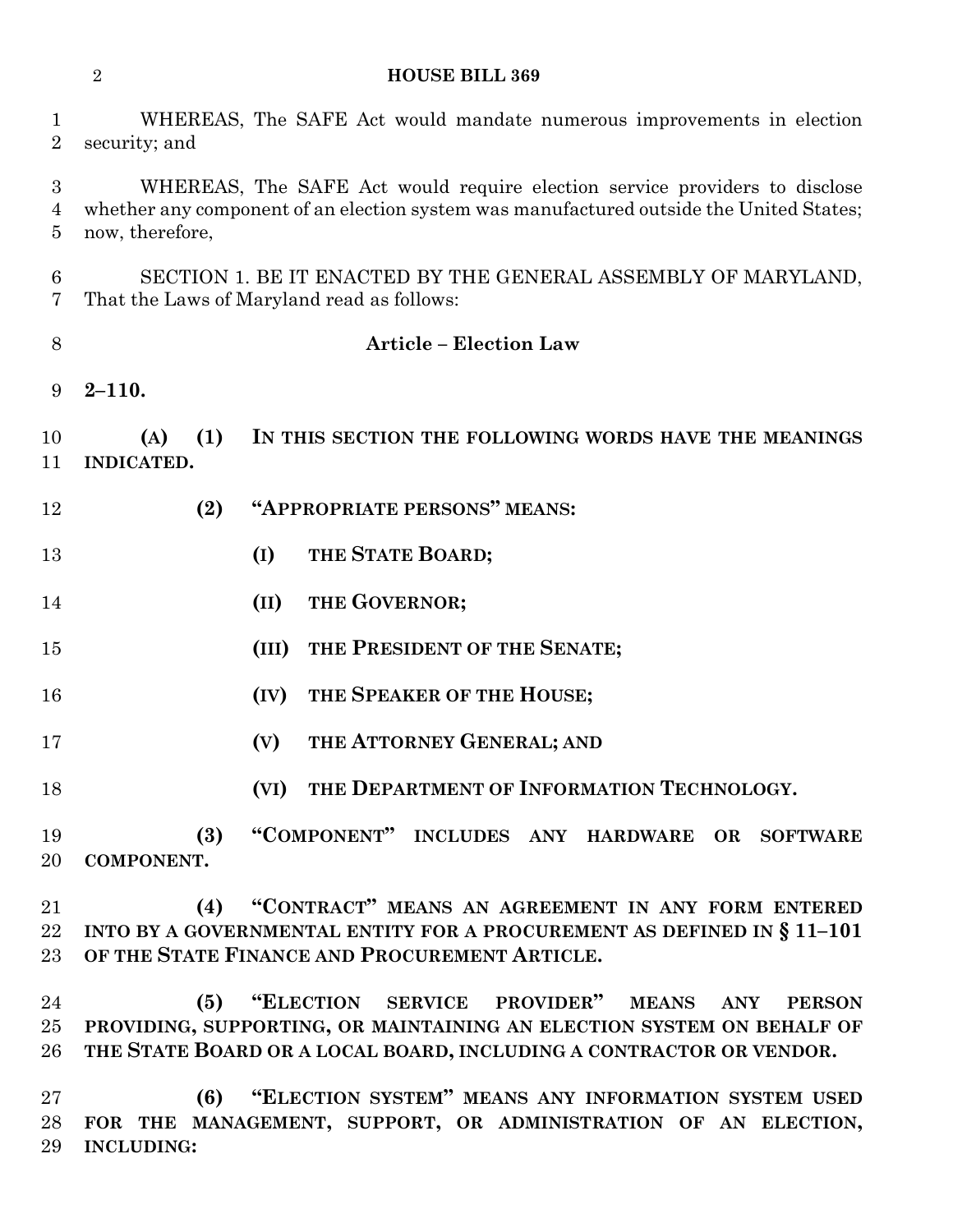**HOUSE BILL 369** 3

 **(I) THE VOTING SYSTEM; (II) THE ONLINE VOTER REGISTRATION SYSTEM; (III) THE VOTER REGISTRATION DATABASE; (IV) THE ONLINE BALLOT REQUEST, DELIVERY, OR MARKING SYSTEMS; (V) THE ELECTRONIC POLLBOOKS; (VI) THE ELECTION MANAGEMENT SYSTEM; AND (VII) THE SYSTEM FOR TABULATING OR REPORTING ELECTION RESULTS. (7) "FOREIGN NATIONAL" INCLUDES: (I) AN INDIVIDUAL WHO IS A CITIZEN OF A FOREIGN COUNTRY; AND (II) AN INDIVIDUAL, A PARTNERSHIP, AN ASSOCIATION, A CORPORATION, AN ORGANIZATION, OR ANY OTHER COMBINATION OF INDIVIDUALS ORGANIZED UNDER THE LAWS OF OR HAVING ITS PRINCIPAL PLACE OF BUSINESS IN A FOREIGN COUNTRY. (B) THE STATE BOARD MAY NOT APPROVE A CONTRACT WITH AN ELECTION SERVICE PROVIDER UNLESS THE CONTRACT INCLUDES A CLAUSE REQUIRING THE ELECTION SERVICE PROVIDER TO REPORT TO THE STATE ADMINISTRATOR IF: (1) ANY STAGE IN THE MANUFACTURING OF A COMPONENT OF THE** 

 **ELECTION SERVICE PROVIDER'S ELECTION SYSTEM OCCURRED OUTSIDE THE UNITED STATES; OR**

 **(2) ANY MATERIAL CHANGE TO A COMPONENT IN ANY STAGE IN THE MANUFACTURING OF THE ELECTION SERVICE PROVIDER'S ELECTION SYSTEM OCCURRED OUTSIDE THE UNITED STATES AT ANY TIME FOR THE DURATION OF THE CONTRACT.**

 **(C) THE REPORT REQUIRED UNDER SUBSECTION (B) OF THIS SECTION SHALL INCLUDE:**